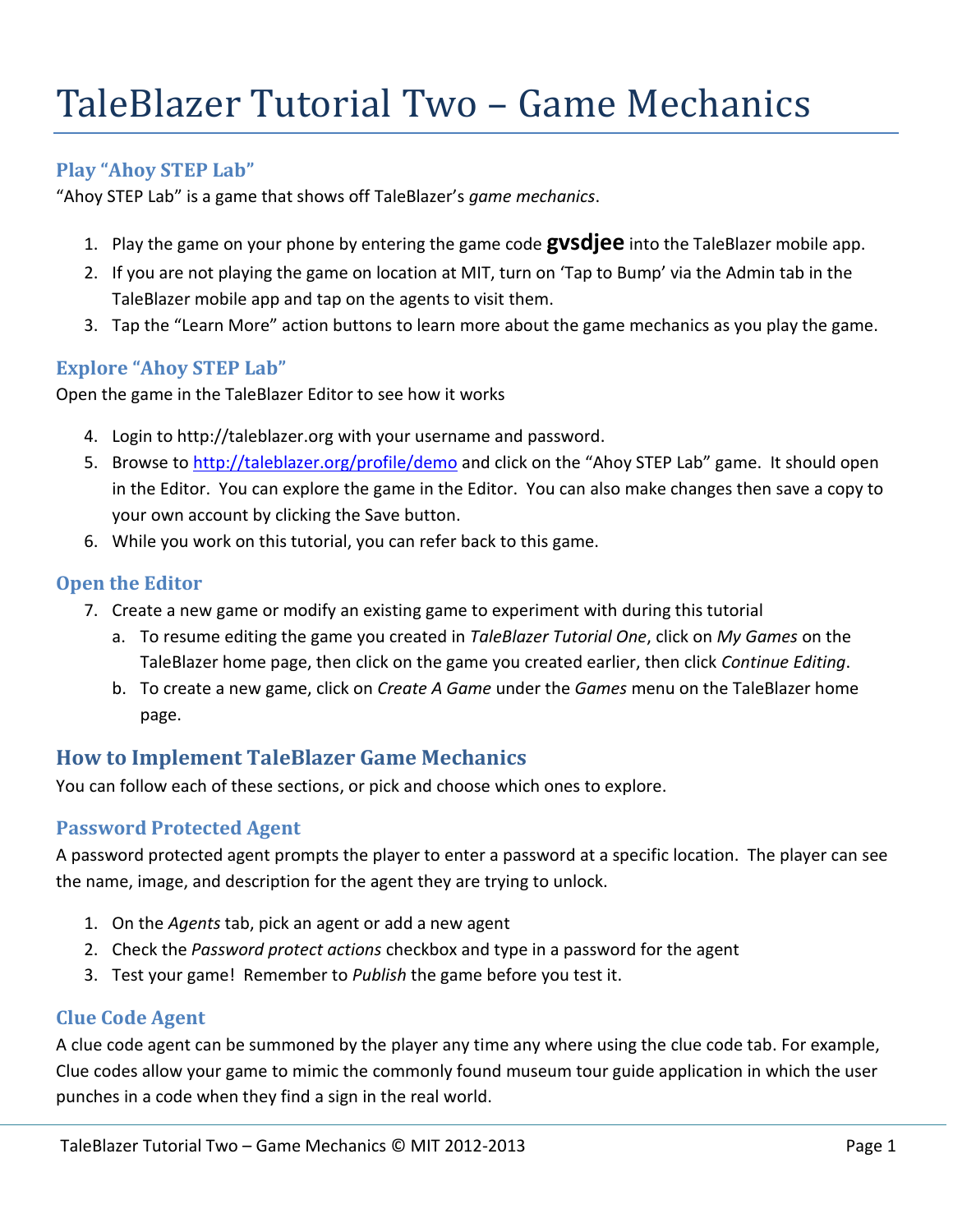- 1. On the *Agents* tab, pick an agent or add a new agent don't forget to place the new agent on the Map!
- 2. In the *Settings* box, in the *Location* area, pick *ClueCode* from the dropdown, then type in the clue code.
- 3. On the *Game* tab, click *Configure Tabs* then check the *Clue Code* checkbox to include the *Clue Code* tab on the mobile software.
- 4. Test. On the mobile, tap on the clue code tab, then enter the clue code to see the clue code agent.

If ALL passwords or all clue codes are numeric, you can opt to show the numeric soft keyboard by default using the *Keyboard*  section of the *Mobile Settings* on the *Game* tab. Note that some devices do not allow the user to switch to the full keyboard from the numeric keyboard.

# **Mobile Settings**

| Keyboard                                               |  |  |  |  |
|--------------------------------------------------------|--|--|--|--|
| Which soft keyboard should be presented to the player? |  |  |  |  |
| Clue Code   full - Password   numeric -                |  |  |  |  |

÷

#### **Inventory Object**

The player can pick up objects from the map and carry them in their inventory throughout the game.

- 1. On the *Agents* tab, click *New Agent* to make a new agent.
- 2. Give your agent a name, description, and image.
- 3. Check the *Can be picked up* checkbox **D** Can be picked up . Decide whether you want to allow the user to drop this object or not and then specify using the *Can be dropped* checkbox.
- 4. On the *Map* tab, place the agent in a pedestrian friendly location.
- 5. On the *Game* tab, click *Configure Tabs* then check the *Inventory* checkbox to include the *Inventory* tab on the mobile software.
- 6. Test your game.
	- a. Follow the steps from *TaleBlazer Tutorial One* if you can't remember how to publish the game and play it on your device.
	- b. When you tap on the new agent, you should see the built-in *Pick Up* action button.
	- c. Tap *Pick Up*. Once you have picked up the agent, the *Pick Up* action should automatically disappear. If you specified that the object can be dropped, you should see the *Drop* action automatically appear.
	- d. Close the agent dashboard, then click on the *Inventory* tab. You should see the new object there. You can click on it to see its dashboard again.

Notice that an object can be dropped when accessed from the inventory, but it cannot be dropped when accessed from the history tab. When reviewing the history of the game, the player is not allowed to interact with agents.

# **Role Action (for the player)**

Role actions can be run by the player any time any where.

- 1. On the *Player* tab, give the role a name, description, icon, and image, just like you've done for agents.
- 2. Add a *text action* by clicking the *Add Action* button in the *Actions* box
- 3. Click on "Action1" in the *Name* column to change the name of your new action to "Show Quest"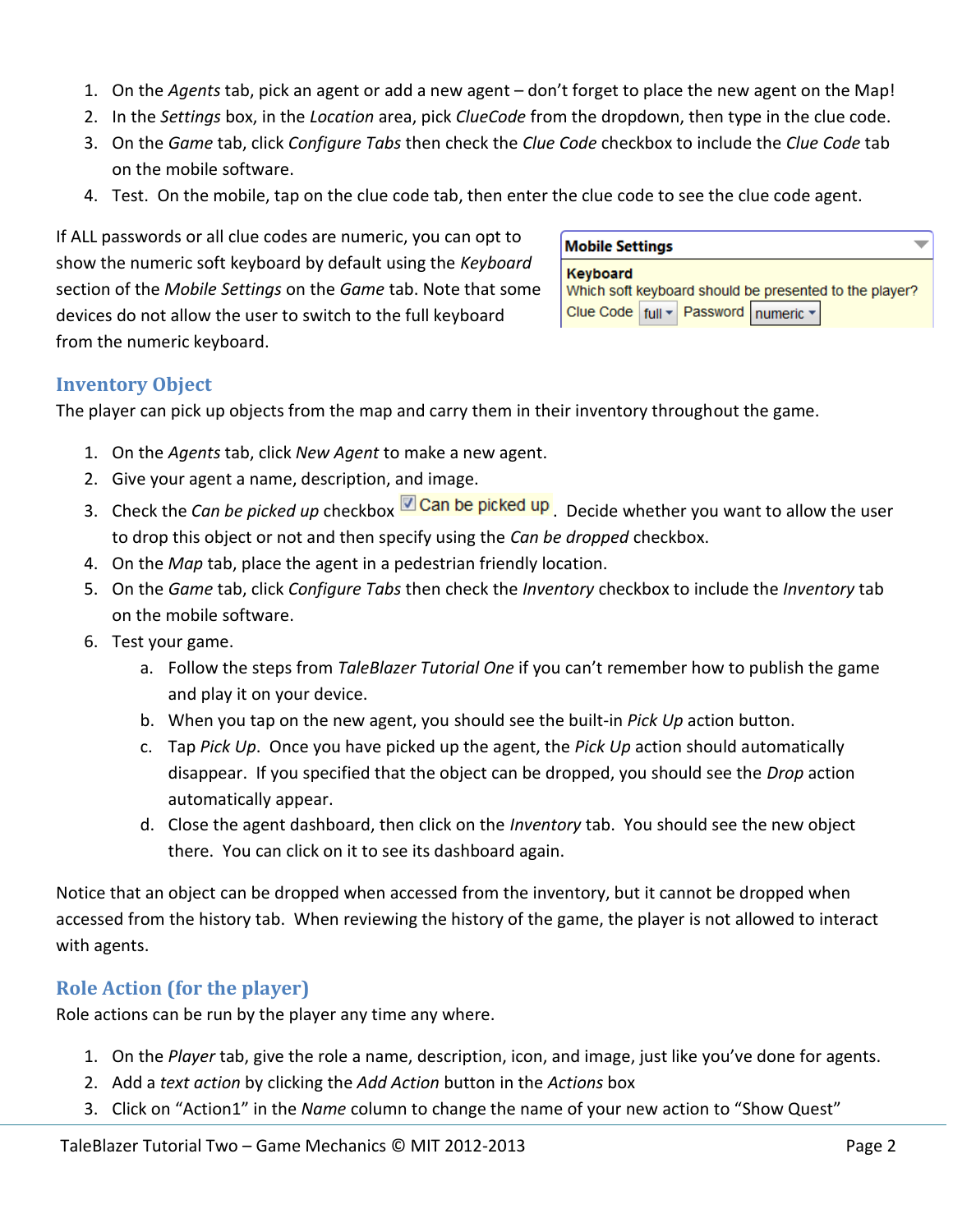- 4. Click on the blue box in the *Content* column and type in the text for your agent to show when the player clicks the "Show Quest" button.
	- 5. Include the *player* tab in the game by clicking on the *Configure Tabs* button on the *Game* tab, then checking the *Player* checkbox.
	- 6. Test! On the mobile, tap on the player tab, then enter the clue code to see the clue code agent.

## **Role Playing Game**

#### **Make a New Role**

To have the player pick a role when they start the game – such as "Scurvy Cat" and "Bilge Rat" in the "Ahoy STEP Lab" game, make *roles*.

- 1. On the *Player* tab, add one or more new *roles* by clicking the *New Role* button
- 2. Give each role a name, description, icon, and image, just like you've done for agents.

#### **Make the game different for each role**

Use the *If then Else* block from the control drawer and the *is a (role)* block from the *Game* drawer to change the game based on role. Pick one or more of the following:

 Give the player a different 'Quest' based on which role they picked by adding blocks like the following to the *Game* tab:



 Have an agent say different things to each role by adding multiple text actions to an agent. Then add blocks like the following



• Have each role meet different agents by adding blocks like the following. You can attach these blocks to any event or action blocks. If the script uses the *show* block, make sure the agents are hidden by default by **unchecking** their *Visibility* checkboxes. You could use the *hide* blocks instead, but make sure the agents are **visible** by default.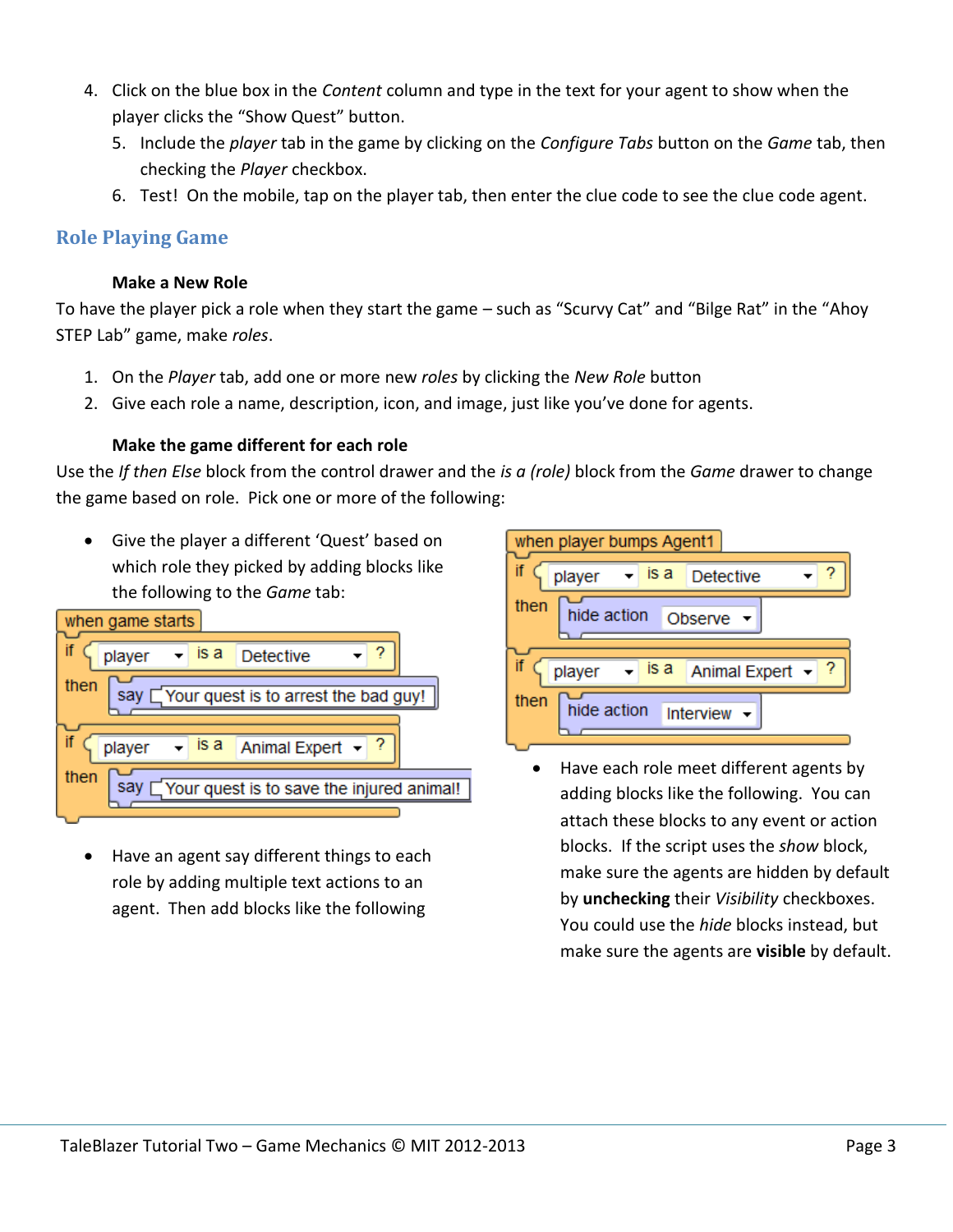| player       | is a                  | <b>Detective</b> |  |
|--------------|-----------------------|------------------|--|
| then<br>show | Sargent Sam           |                  |  |
| player       | is a                  | Animal Expert +  |  |
| then<br>show | <b>Ecologist Emma</b> |                  |  |

# **Action Scripts**

To make something happen when the user taps a button, create an *action script*.

- 1. On the *Agents* tab, pick an existing agent or make a new agent
- 2. Drag an *Action* block out of the *Control* drawer
	- a. Optional click on the block to edit the name of the block
- 3. Make a new *script action* by clicking the *Add Action* button **Add Action** in the *Actions* box, then pick *script* from the dropdown in the *Type* column
	- a. Click on "Action1" in the *Name* column and type in the text to appear on the button
- 4. Attach the new action to the block you just created by picking the new action from the dropdown in the *Content* column
- 5. Add blocks to the action block that will be **executed** when the player taps on the *action* button. Here are some examples:

| Yell                             |                                                 |
|----------------------------------|-------------------------------------------------|
| show<br><b>Cutlass for Keeps</b> | Set Sail                                        |
| hide<br>me (Choosy Actions)      | in inventory?<br>Compass<br>$\bullet$           |
| ARR! Ye scared one<br>sav        | then<br>say [Forrard! Off we go ter the island! |
| tab<br>show<br>Map               | to<br>move<br>▾<br>Island<br>player             |

You can also add action script actions to the Player. Go to the *Player* tab and follow the same instructions.

# **Player Score**

In TaleBlazer, variables are called *traits*. For example, you can use a *trait* to keep track of a score for the player.

- 1. On the *Player* tab, click the Add Trait button **Add Trait** to bring up the *Add Trait* dialog
- 2. In the *Add Trait* dialog
	- a. Type "Score" for the *Name*
	- b. Type "0" for the *Value*
	- c. Click the *Add Trait* button to add the trait and close the dialog

|                                             | Name Score                                                  |  |  |  |  |  |
|---------------------------------------------|-------------------------------------------------------------|--|--|--|--|--|
|                                             | Modifiable Settings                                         |  |  |  |  |  |
|                                             | What are the default values for this trait wh               |  |  |  |  |  |
| Visible on dashboard? Yes $\sim$<br>Value 0 |                                                             |  |  |  |  |  |
|                                             | <b>Permanent Settings</b>                                   |  |  |  |  |  |
|                                             | Does this trait store a simple value or a refe              |  |  |  |  |  |
|                                             | $\bullet$ Simple $\circledcirc$ Agent $\circledcirc$ Player |  |  |  |  |  |
|                                             | Does this trait store one value or a list of va             |  |  |  |  |  |
|                                             | $\bullet$ Single $\circ$ List                               |  |  |  |  |  |
|                                             | Does each role have this trait or just Role1?               |  |  |  |  |  |
|                                             | ◎ Common for all roles ◎ Only for Role1                     |  |  |  |  |  |
|                                             |                                                             |  |  |  |  |  |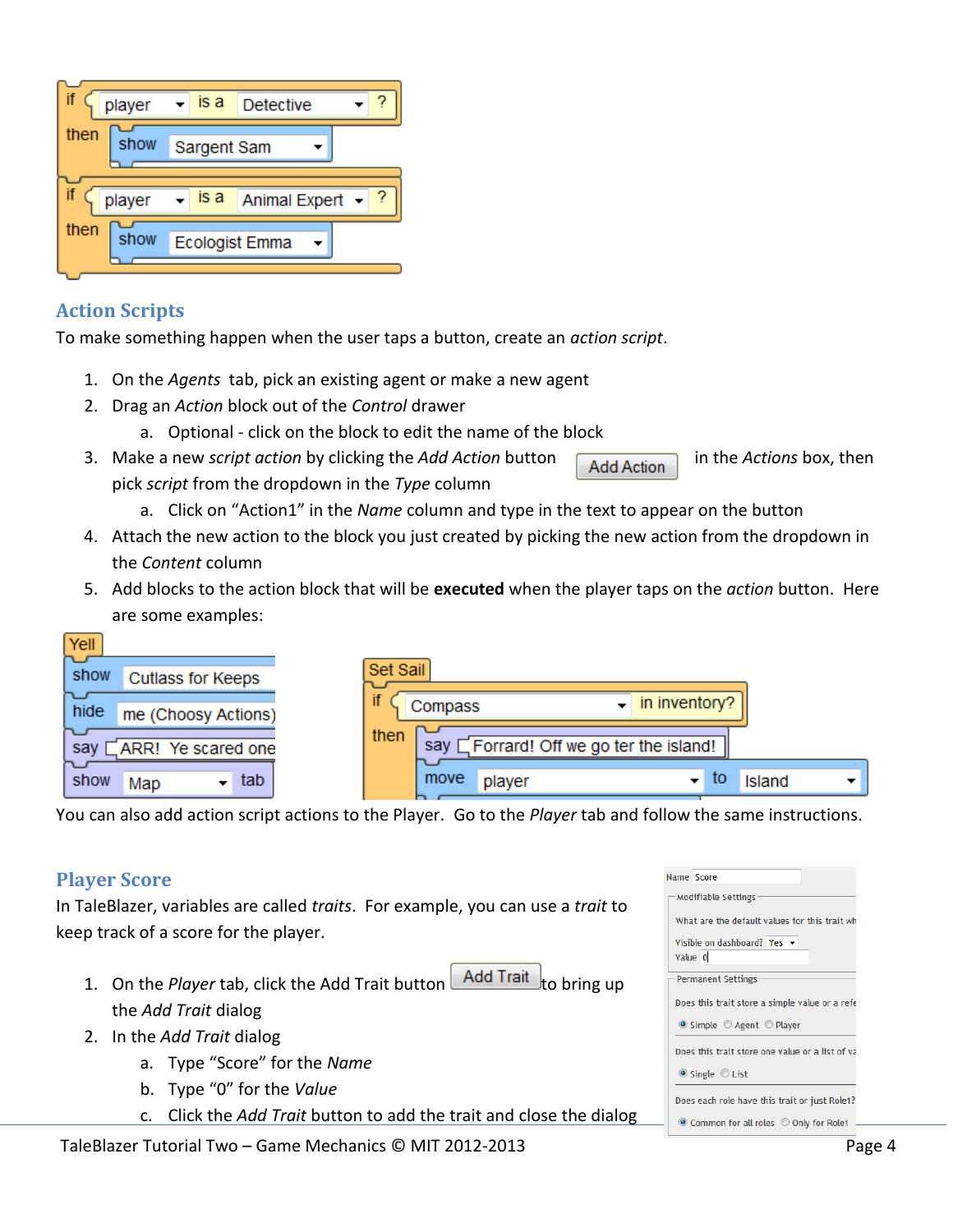- d. On the *Agents* tab, pick an agent then drag a *change* block from the *traits* drawer and attach it under the *When player bumps* block.
- e. Pick *player* from the *of* dropdown; then pick "Score" from the *change* dropdown. Now the player will earn points just by bumping into the agent.

| when player bumps Eric Klopfer |                     |  |        |          |
|--------------------------------|---------------------|--|--------|----------|
| show                           | <b>Judy Perry</b>   |  |        |          |
|                                | change $Score - of$ |  | player | 10<br>bv |

- f. Your blocks should look like this:
- g. Open the *Looks* drawer, drag out a *say* block and attach it under the *change* block. Type "You win 10 points!".
- 3. To allow the player to see their score, make sure that the *player* tab is present in the game by clicking on the *Configure Tabs* button on the *Game* tab, then checking the *Player* checkbox
- 4. Test your game!

# **Inventory-based Logic**

You can use the player's inventory to make other agents behave differently:



You can also use the player's inventory to make their own objects behave differently:



It is important to remember that picking up an object is a CHOICE. Your game should have an interesting outcome for the player whether they choose to pick up the object or not. If the object is required in order to succeed, you can set the object to be 're-bumped' so that it will automatically come back up if the player returns to it. Then later in the game, another agent can tell the player to go back for the required object.

# **Moving the Game**

- 1. On the *Map* tab, uncheck the *Lock Map* checkbox.
- 2. Type in an address and click the *Search Address* button. Once you've found the right location, click the *Move Game to Here* button.
- 3. Drag inside the map to move it around or drag on the blue squares to re-size the map.